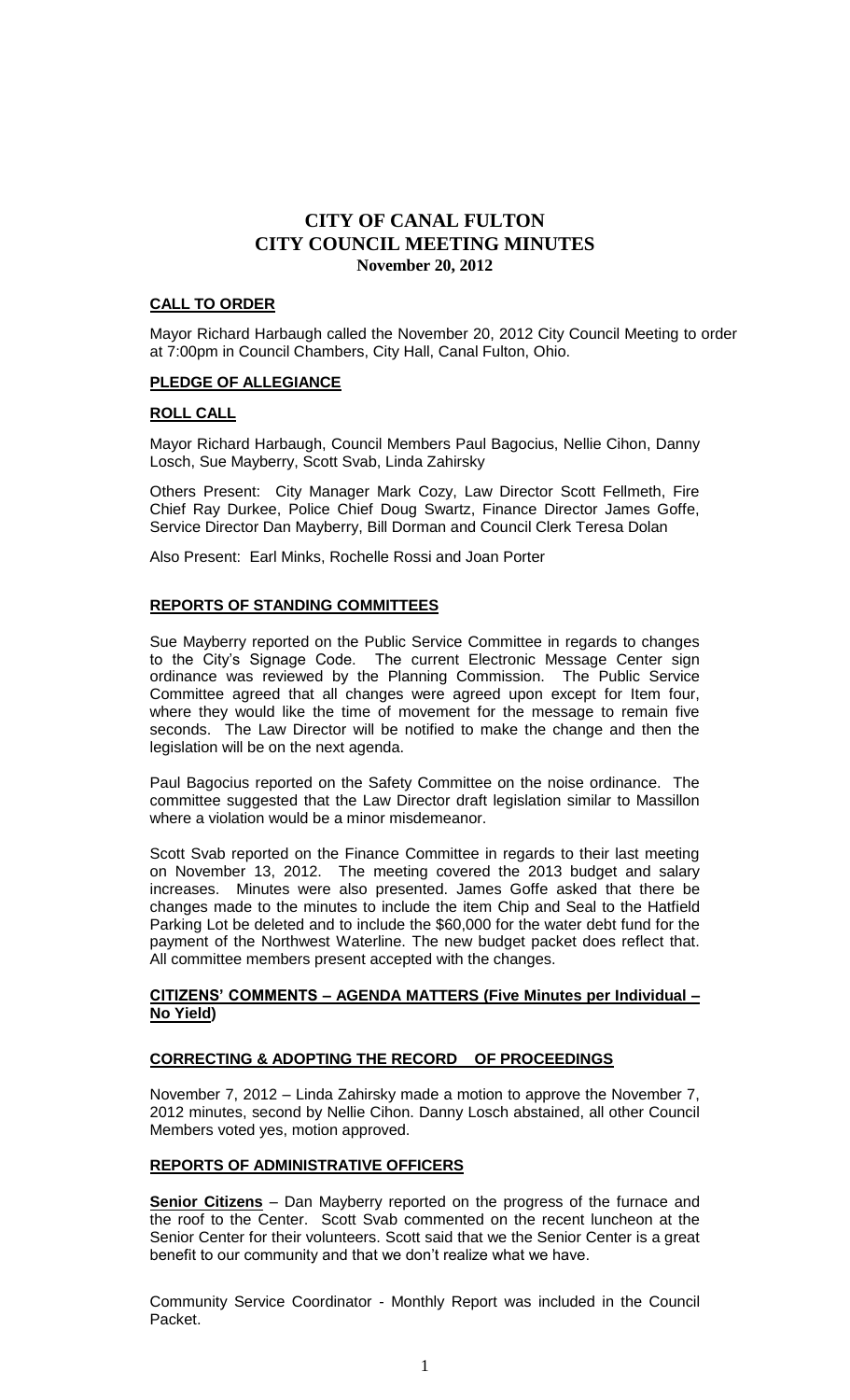**Fire Chief** - Monthly Report was included in the Council Packet. Chief Durkee reported on possibly putting a fourth person on duty at no increased cost to the City. The Chief also talked about dispatching from the Red Center and that he was doing research on the cost and details. Chief Durkee recommended and encouraged the City to look into setting up a Fire District.

**Police Chief** - Monthly Report was included in the Council Packet. Chief Doug Swartz commended the Fire Chief for looking into the Red Center for dispatching. With the increased officers in place the Department is able to work harder in looking for signs of drug activity. The Chief commended Officer Antonides and Officer Josh Barabasch on their recent detective work. Chief Swartz said that Mayor Harbaugh is for increased foot traffic with the officers in the City and with the hiring of the new full time officers the possibility of that is increasing.

**Engineer/Streets/Public Utilities** – Bill Dorman was not present. A written report from Service Director Dan Mayberry was included in the Council Packet. Mr. Mayberry reported that the last day for leaf pickup was November  $21^{st}$ , 2012. If the need be for residents to dispose of leaves, they may be dropped off at 980 Water Street. Mr. Mayberry also stated that a trenching course was also being offered at the City on December 6, 2012. Eleven members of the service department will attend. Nellie Cihon commended the department on an excellent job of leaf removal. Mr. Mayberry also stated that the Christmas Decorations were in progress and in the future we may have to consider getting some new decorations due to the deterioration of the existing ones. The wreaths are good for this year, but Council may want to consider looking into it.

**Finance Director** – Finance Director James Goffe reported that our income tax collection is up 7.8% year to date. Danny Losch asked Mr. Goffe if we could look into the estimated city manpower used for stamps, mailing and reminders of bills and readings. Mr. Losch would like the City to look into possibly doing some of these things online. Mr. Goffe said that he would do some research and get back with Mr. Losch.

**City Manager** – Written Report was included in the Council packet. City Manager Mark Cozy discussed the Dissolution of Milan Township and the Public Meeting in regards to the CEDA with Lawrence Township. He encouraged Council to look into the matter and asked Council in what direction they would like to go. Danny Losch said he would like to see the annexation move forward of Lock IV. Mayor Harbaugh wanted to know how that would benefit the City. Mr. Losch said that the benefit would be that the Park would be in the City. This would also bring marketing possibilities to the City. The City could work in conjunction with Stark Parks. The Mayor said if Mr. Losch could show the benefit then he would be for the annexation, but until then, he would not.

Sue Mayberry asked Mr. Cozy what the status on the LGIF grant was. Mr. Cozy stated that the grant was still pending.

# **Report of Mayor** – No report.

#### **Parks & Recreation Board** – No report.

**Law Director** – Law Director Scott Fellmeth stated that he had no report. Mr. Fellmeth said he would be out of town from November 29 – December 7, 2012.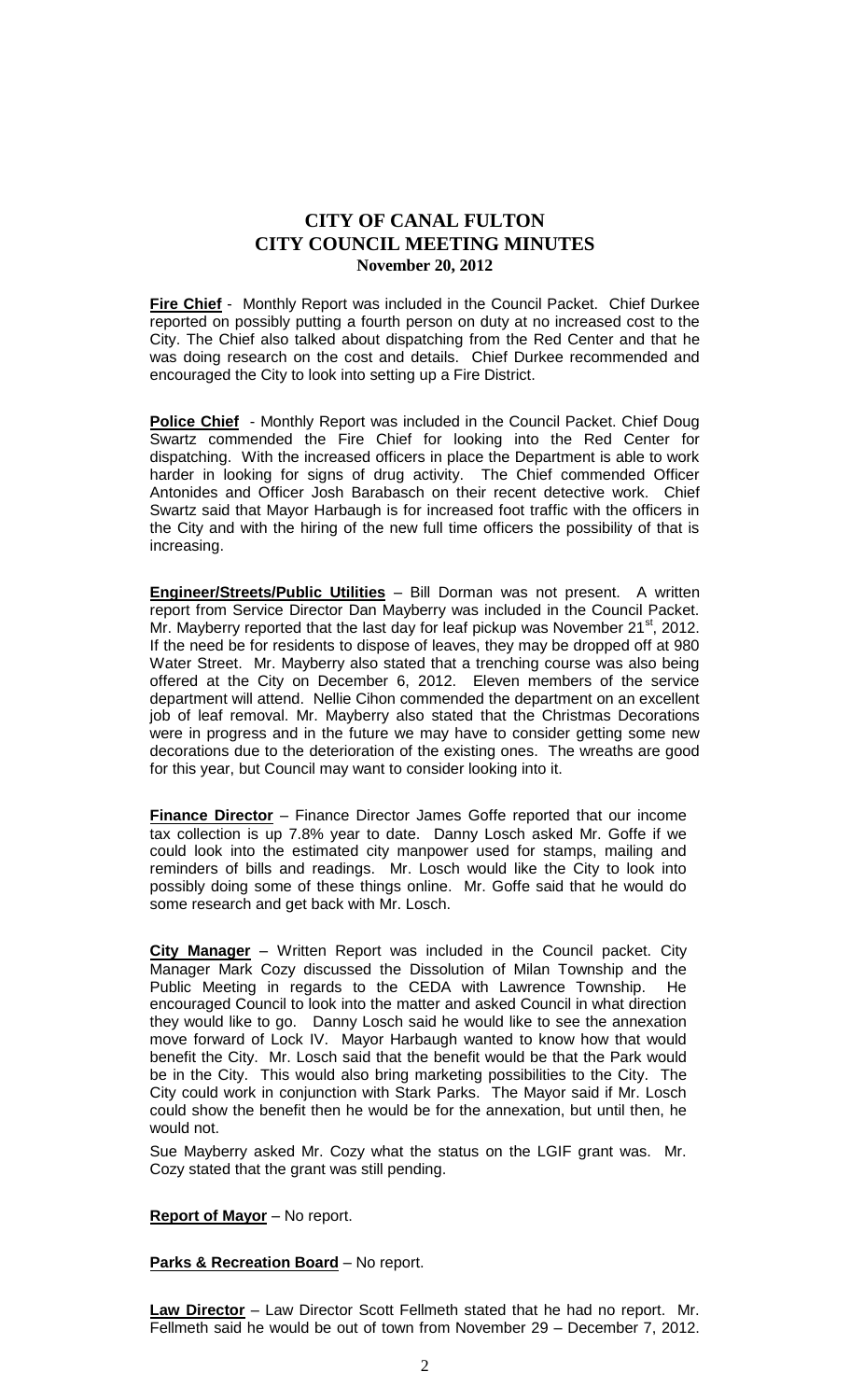He wanted to remind Council that Ordinances 29, 30, and 31 should be passed under suspension of the rules.

Sue Mayberry asked Mr. Fellmeth to draft legislation in regards to the sign ordinance.

**THIRD READINGS** – No third readings.

#### **SECOND READINGS**

**Ordinance 28-12:** An ordinance amending the codified ordinances of the utilities code of the City of Canal Fulton, Ohio to amend Chapter 933 Sewer Charge System and repealing any ordinances in conflict therewith.

Paul Bagocius made a motion to amend the Ordinance as written. Sue Mayberry seconded. Mr. Bagocius would like to amend the Ordinance to liken the four year scenario that the Finance Director had written out to lessen the blow on the citizens of Sewer rate increases. Dan Mayberry stated that he does not like revising rates, but we can't live in the past. Mr. Mayberry wants to see the infrastructure mature and build for the future. Nellie Cihon, Scott Svab, Danny Losch, Sue Mayberry and Linda Zahirsky all voted No. Paul Bagocius voted yes. Motion fails.

Sue Mayberry asked that the following be added in regards to the discussion on Ordinance 28-12: Mrs. Mayberry stated that she does not like raising rates, but we can't live in the past. She is not happy about the money that was spent on Marshallville and has not heard of anything that's going on up there that is in the works. She does not want to short change finances that we are going to need to protect the infrastructure. She said in the past, we didn't build up our reserves in the water and sewer fund as we should have, however, amending this legislation to realize revenue of \$250K instead of \$500K may not be sufficient.

**Ordinance 29-12:** An ordinance amending Ordinance 2-11, Rates of Pay for Full-time Non-Bargaining Employees, effective January 1, 2013 and repealing any ordinances in conflict therewith.

**Ordinance 30-12:** An ordinance amending Ordinance 6-12, Rates of Pay for Non-safety Forces Part-time Employees, effective January 1, 2013, and repealing any ordinances in conflict therewith.

**Ordinance 31-12:** An ordinance amending Ordinance 3-11, Rates of Pay for Safety Forces Part-time employees, effective January 1, 2013 and repealing any ordinances in conflict therewith.

**Ordinance 32-12:** An ordinance amending Ordinance 4-12, Rated of Pay for Canal Boat Employees, effective January 1, 2013, and repealing any ordinances in conflict therewith.

**Ordinance 33-12:** An ordinance by the Council of the City of Canal Fulton, Ohio to grant Teresa Dolan foreign service credit to determine vacation time under Administrative Code Chapter 141.18(b)

**Ordinance 34-12:** An ordinance by the Council of the City of Canal Fulton, Ohio to grant James Goffe foreign service credit to determine vacation time under Administrative Code Chapter 141.18(b)

#### **FIRST READINGS**

**Ordinance 36-12:** An Ordinance Amending Ordinance 37-11, and Providing for Supplemental Appropriations for the Current Expenses and Other Expenditures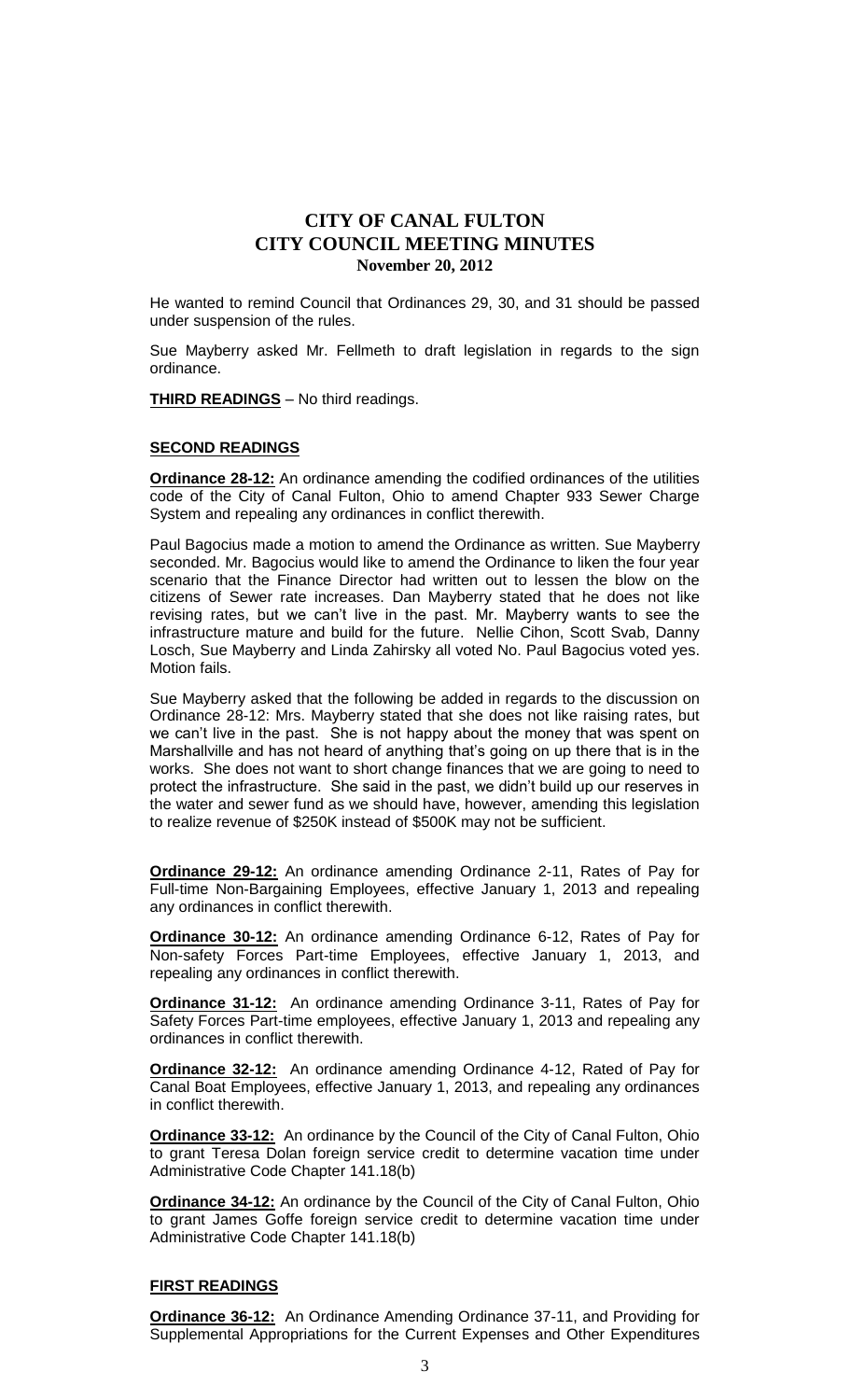of the City of Canal Fulton, County of Stark, Ohio, for the Fiscal Year Ending December 31, 2012.

Linda Zahirsky made a motion to suspend the rules, second by Nellie Cihon. All Council members voted yes, motion approved.

Linda Zahirsky made a motion to pass Ordinance 36-12, second by Nellie Cihon. All Council members voted yes, motion approved.

**Ordinance 37-12:** An Ordinance by the Council of the City of Canal Fulton, Ohio to hire a Full-time Police Officer for the Canal Fulton Police Department and declaring an emergency.

Linda Zahirsky made a motion to suspend the rules, second by Scott Svab. All Council members voted yes, motion approved.

Linda Zahirsky made a motion to pass Ordinance 37-12, second by Scott Svab. All Council members voted yes, motion approved.

**Ordinance 38-12:** An Ordinance by the Council of the City of Canal Fulton to hire a Full Time Street Operator C for the Canal Fulton Street Department and declaring an emergency.

Sue Mayberry made a motion to suspend the rules, second by Scott Svab. Nellie Cihon abstained all other Council members voted yes, motion approved.

Linda Zahirsky made a motion to pass Ordinance 38-12, second by Scott Svab. Nellie Cihon abstained, all other Council members voted yes, motion approved.

**Ordinance 39-12:** An Ordinance to Authorize Appropriations for the Current Expenses and Other Expenditures of the City of Canal Fulton, County of Stark, for the Fiscal Year Ending December 31, 2013.

**Resolution 29-12:** A Resolution by the Council of the City of Canal Fulton to enter into a contract with the local Government Services Section of Auditor of State to compile financial statements and declaring an emergency.

Scott Svab made a motion to suspend the rules, second by Linda Zahirsky. All Council members voted yes, motion approved.

Linda Zahirsky made a motion to pass Resolution 29-12, second by Nellie Cihon. All Council members voted yes, motion approved.

**Resolution 30-12:** A Resolution Establishing the Budget for the City of Canal Fulton, County of Stark, Ohio, for the Fiscal Year Ending December 31, 2013.

### **P.O.s**

**P.O.7520:** to Huntington National Bank in the amount of \$43,887.50 for Fire Station Bond Series 2006-1

Scott Svab made a motion to approve Purchase Order 7520, second by Nellie Cihon. All Council members voted yes, motion approved.

**P.O.7521:** to Huntington National Bank in the amount of \$43,762.50 for Fire Station Bond Series 2006-2

Nellie Cihon made a motion to approve Purchase Order 7521, second by Sue Mayberry. All Council members voted yes, motion approved.

**BILLS:** No bills reported.